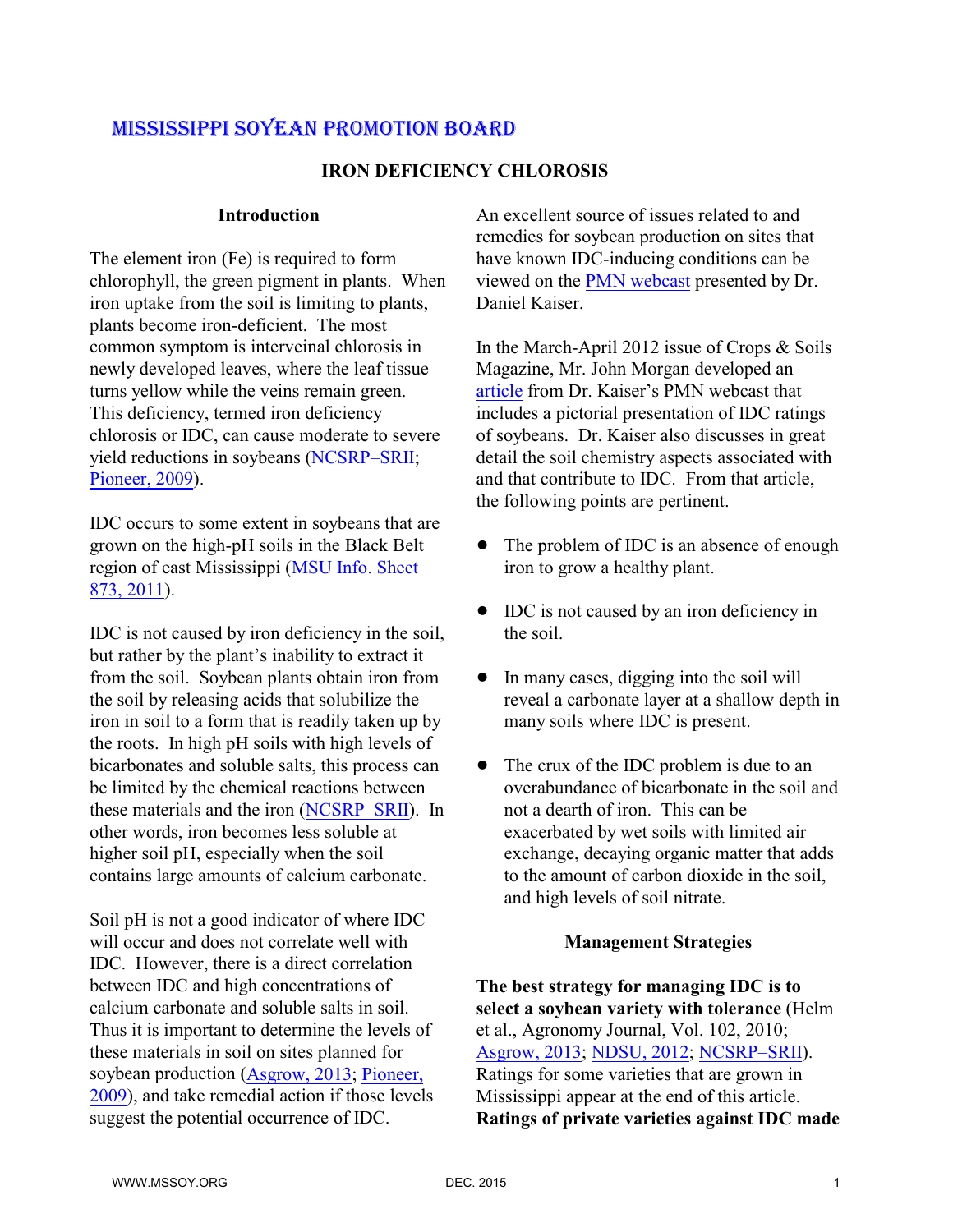**by the originating company are likely the best source for selecting varieties with IDC tolerance (e.g. [Asgrow](http://www.agseedselect.com/product-library), [Pioneer](https://www.pioneer.com/home/site/us/products/soybean/www.pioneer.com)); however rating for IDC is not available for all varieties.**

Iron chelate fertilizer placed close to the seed at planting can be effective for getting iron into the plant, but its cost should be considered (see below research results). Results from research or recommendations for applying iron chelate to the seed are mixed ( Liesch et al., "Agronomy Journal", Vol. 103, 2011; [NCSRP–SRII](http://www.soybeanresearchinfo.com/diseases/irondeficiencychlorosis.html)). Applying iron as a foliar fertilizer is unpredictable in its effect or will not correct the problem (Liesch et al., "Agronomy Journal", Vol. 103, 2011; [NDSU, 2012](http://www.ag.ndsu.edu/cpr/soils/iron-deficiency-chlorosis-in-soybeans-6-28-12); [NCSRP–SRII](http://www.soybeanresearchinfo.com/diseases/irondeficiencychlorosis.html)).

Wiersma, in an article published in "Crop Science" (Vol. 52, 2012), presents evidence that iron-efficient and iron-inefficient soybean varieties have seed iron contents that are distinctly different from each other, and the maximum iron contents in seed of each of the variety classes are seldom exceeded. Thus, soybean plants tend to maintain iron in the seed within genetically controlled limits.

Furthermore, he concludes that:

- Seed iron content is useful for identifying soybean genotypes that have resistance to iron deficiency
- Using iron content of soybean seed is equivalent or superior to using visual chlorosis score as an indicator of resistance to iron deficiency
- Conventional plant breeding can be used to increase seed iron content in order to

improve resistance to iron deficiency

- Iron content of soybean seed that are to be planted can be used to successfully predict IDC
- It should be possible to measure iron content in seed from a chlorosis nursery and relate this trait to genotypic resistance to iron deficiency. Soybean breeders should explore this methodology to ascertain its usefulness as a selection criterion for developing varieties with resistance to IDC.

A summary of results from two recent studies provide additional insight into mitigation of IDC.

Results from a 2010-2012 study (Vol. 106, Issue 4, Agronomy Journal) that was conducted in the Blackbelt region of Alabama shed new light on how IDC can be managed in affected fields in the southeastern US. The study was conducted on high-pH soils at two sites–one a Sumter soil series with an average pH of 8.2, and the other a Leeper soil series with an average pH of 7.9. Treatments were various iron chelate materials applied either in-furrow at planting, as a foliar spray at the V3 growth stage, or a combination of both. Major findings are:

- Visual chlorosis scores (VCS–range of  $1 =$ no chlorosis to  $10$  = necrotic and stunted or dead plants) ranged from 3.8 to 6.6 at the higher pH site, and 2.8 to 4.6 at the lower pH site.
- VCS ratings were not lowered enough by any treatment to reduce chlorosis level to that of a non-chlorotic plant.
- Fe-EDDHA ( $6\%$  iron) applied at 4 lb/acre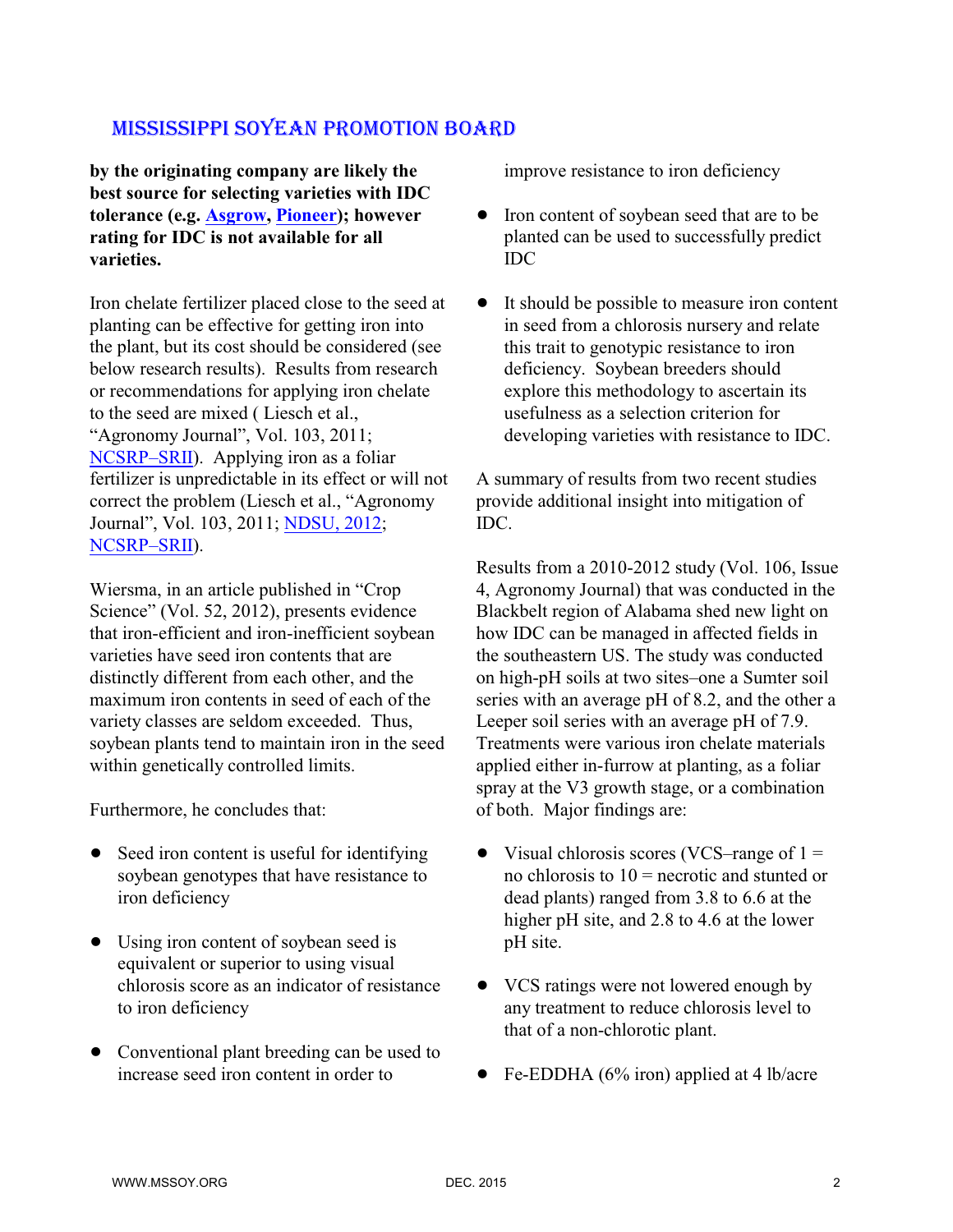either in-furrow at planting or as a split application between in-furrow and a foliar spray at V3 was effective in improving yield when a variety with moderate sensitivity to IDC was used. Average yield increase for the best treatment was 3.25 bu/acre above the average 16.7 bu/acre yield for the untreated control.

- Soybean prices used in this study were \$11.17, \$11.99, and \$14.71 per bushel in 2010, 2011, and 2012, respectively. Fe-EDDHA price was \$6.82/lb, or \$27.28 for the 4 lb/acre rate. Thus, returns were increased by about \$9 to \$20.50/acre across the 3 years using the 3.25 bu/acre best yield increase measured in this study.
- Using the yield increase of 3.25 bu/acre and the Fe-EDDHA cost of \$27.28/acre for the 4 lb/acre rate used in this study, soybean price will have to be above about \$8.40/bu for this to be a profitable treatment to alleviate IDC in soybeans.
- The magnitude of the yield effect measured in this study should be determined in a higher yielding environment than used in this study, where yields were in the 16.5 to 20 bu/acre range. In other words, will the yield effect be greater as yields increase, or will it remain the same regardless of the yield level?
- The findings from this study should be confirmed on several varieties that are known to be IDC-sensitive, and/or that are known to have varying degrees of IDC sensitivity among them. This can be done on a known IDC site with varieties that have a confirmed history of IDC sensitivity.

In the realm of agricultural research, affirmation of prior results and statements is a valuable tool in the quest to provide accurate information about pertinent subjects to producers.

Such is the case with the second article entitled "Comparison of Field Management Strategies for Preventing Iron Deficiency Chlorosis in Soybean" that was published in the September 2014 (Vol. 106, Issue 6) issue of Agronomy Journal and authored by Kaiser, Lamb, Bloom, and Hernandez. The study was conducted from 2010 to 2012 in Minnesota. A summary of their findings and conclusions follow.

- Fe-EDDHA ( $6\%$  iron) applied in-furrow at 3 lb/acre was effective in improving yield when an IDC-susceptible soybean variety was grown on sites that promoted moderate to severe IDC.
- An IDC-tolerant soybean variety without IDC management produced yields similar to those of the susceptible variety that received the in-furrow Fe treatment when both were grown on sites that promoted IDC.
- Yields of the IDC-sensitive variety that received the Fe treatment were no better than those of the tolerant variety with or without the Fe treatment.
- On sites that promoted severe IDC, yields of both the IDC-susceptible and tolerant varieties with no IDC management were reduced, but the yield from the susceptible variety was 39% less than that from the tolerant variety.
- At the time of this research, the Fe-EDDHA cost for the rate used was \$8/lb or \$24/acre. Thus, a yield increase of about 2.5 bu/acre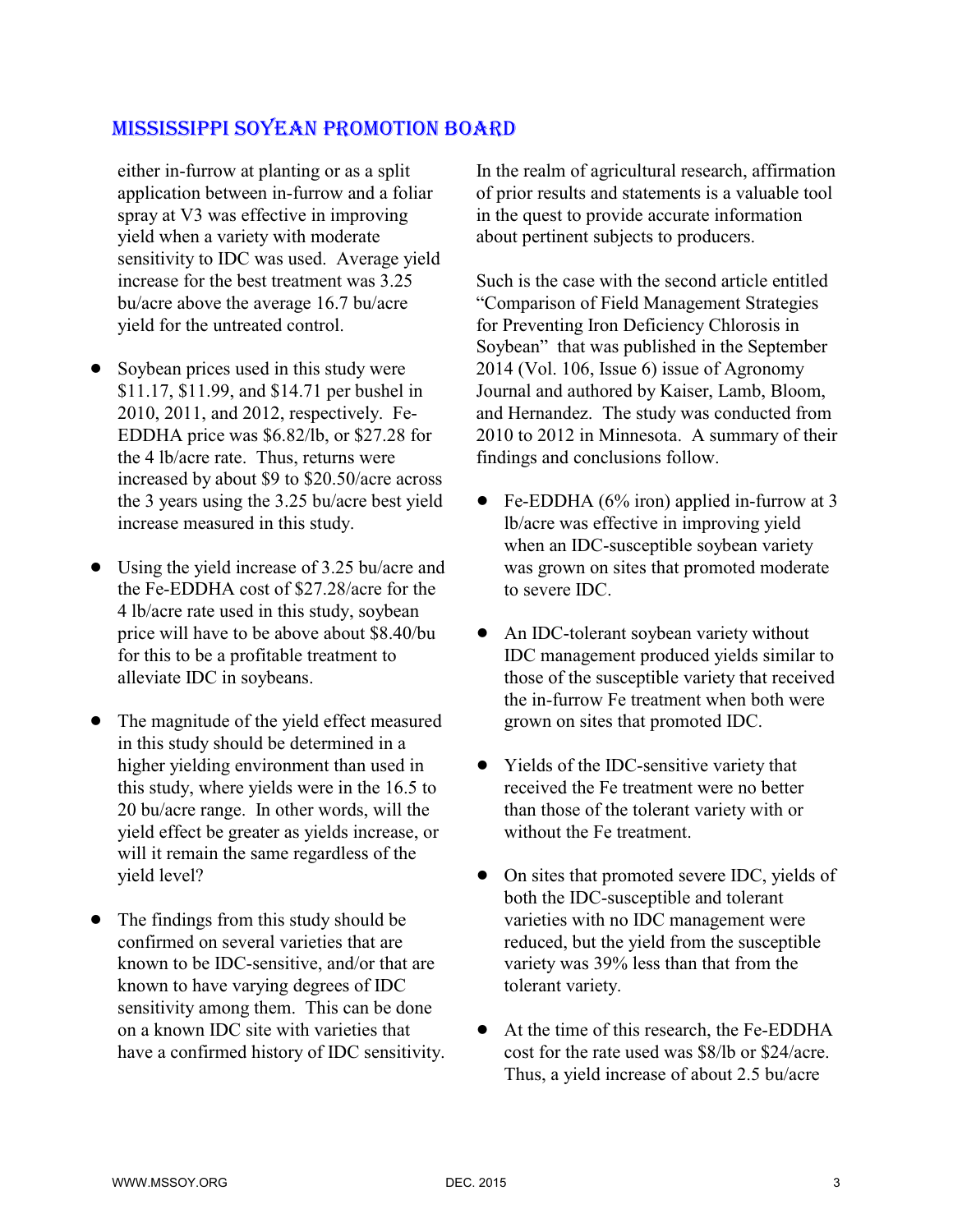would cover its cost when soybean commodity price is \$10/bu.

- Since the susceptible variety with IDC management did not result in greater yield than the tolerant variety when both were grown under moderate to severe IDC conditions, growing an IDC-tolerant soybean variety is the best management strategy on sites that promote IDC.
- These results indicate that in-furrow application of Fe-EDDHA is a relatively cheap solution to mitigate the effects of moderate to severe IDC in susceptible soybean varieties.

There are two reports that provide impetus for investigating the use of cover crops to aid in IDC mitigation.

The first is [Managing Iron Deficiency Chlorosis](http://www.extension.umn.edu/agriculture/nutrient-management/micronutrients/managing-iron-deficiency-chlorosis-in-soybean/docs/FO-08672.pdf) [in Soybean](http://www.extension.umn.edu/agriculture/nutrient-management/micronutrients/managing-iron-deficiency-chlorosis-in-soybean/docs/FO-08672.pdf) by Kaiser, Lamb, and Bloom, which reports results from studies in Minnesota. Points from that article follow.

- Using a companion crop such as oat that is planted at or before soybean planting can use excess soil nitrate and also dry a wet soil to reduce bicarbonate buildup.
- Oat must be killed at the proper growth height to realize this benefit. This ensures that oat did in fact reduce the level of soil nitrate.

The second is [Growing Productivity with](https://www.pioneer.com/CMRoot/Pioneer/Canada_en/products/soybeans/Growing_Productivity_-_Soybeans_2013.pdf) [Innovative Research](https://www.pioneer.com/CMRoot/Pioneer/Canada_en/products/soybeans/Growing_Productivity_-_Soybeans_2013.pdf) from Pioneer. Data from a one-year study on a high pH site in the Black Belt region of Alabama provided the following results.

- Using a wheat cover crop increased yield of all soybean varieties in the test, but the increase from the IDC-sensitive variety was by far the greatest.
- Yields of all varieties in the test were similar when a cover crop was used.
- The findings suggest that using a wheat cover crop before soybean planting can reduce the severity of IDC on high pH soils. This may be tied to the reduction of soil nitrate as mentioned above.

#### **Assessment of Results**

The conclusions that can be inferred from these studies follows.

- Fe-EDDHA applied in-furrow at planting can improve yield when IDC-sensitive soybean varieties are grown on soils that promote moderate to severe IDC, and this yield increase likely will be profitable.
- The best strategy for managing IDC is to select a soybean variety with tolerance.
- The problem with the second conclusion is this: there is no information about IDC tolerance in many currently used varieties.
- The use of cover crops to mitigate problems on IDC-inducing soils planted to soybean should be further investigated on those sites.
- Fields that promote IDC in soybeans should be well-drained, and depressional areas in those fields should be remedied by minimum to moderate land-forming.

This, then, leads to the conclusion that variety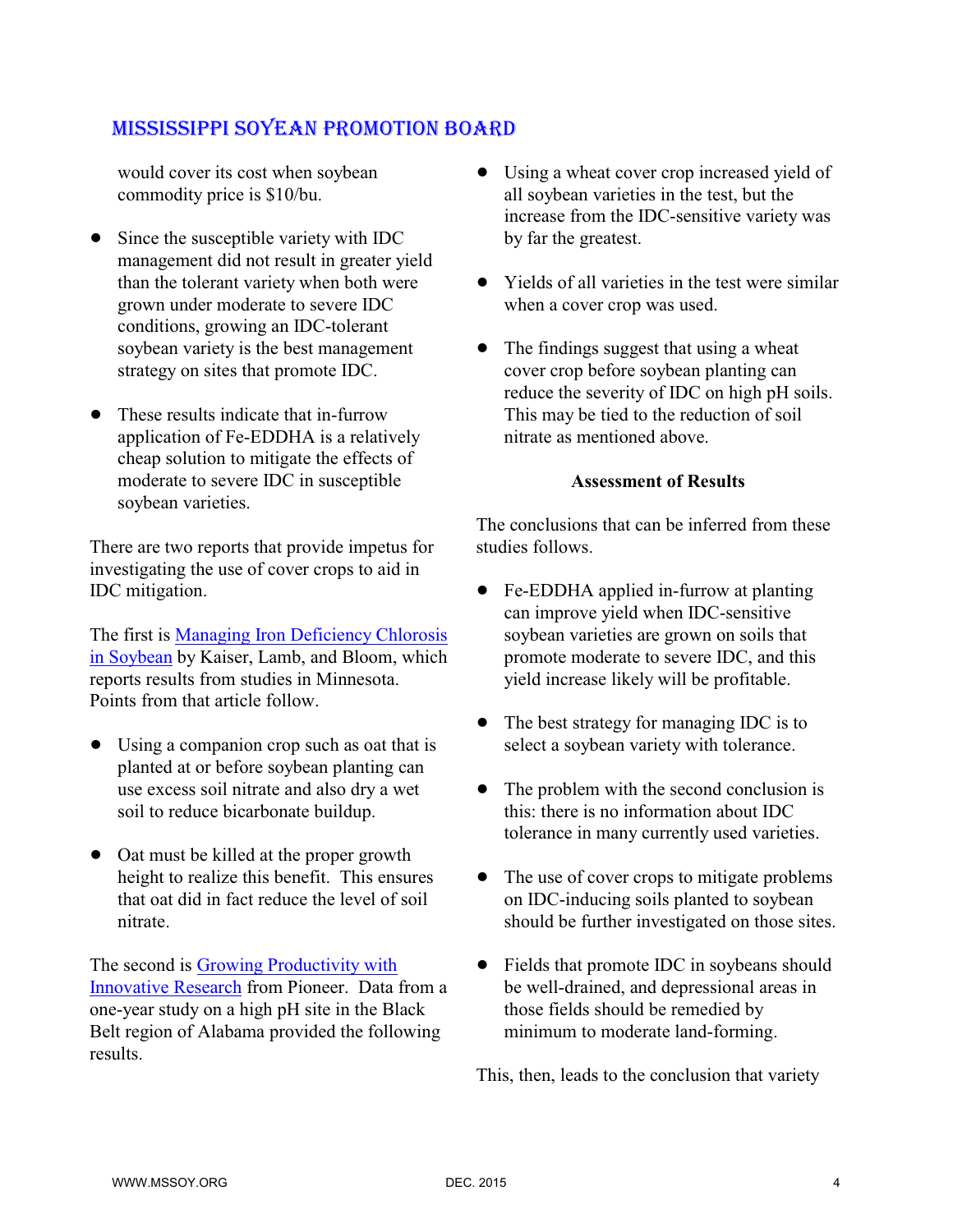trials in states that have soils that promote IDC in soybeans should have a variety trial on a site with a known history of soybeans with IDC. This trial could be a limited version of the larger variety trials that are conducted throughout the state; i.e., a trial on such a site should at least contain the known top yielders among the larger group of variety trial entries to determine their susceptibility/tolerance to IDC.

An experiment of the above type could also incorporate a cover crop variable to determine the repeatability of results from the studies cited above.

Composed by Larry G. Heatherly, Revised Dec. 2015, [larryheatherly@bellsouth.net](mailto:larryheatherly@bellsouth.net)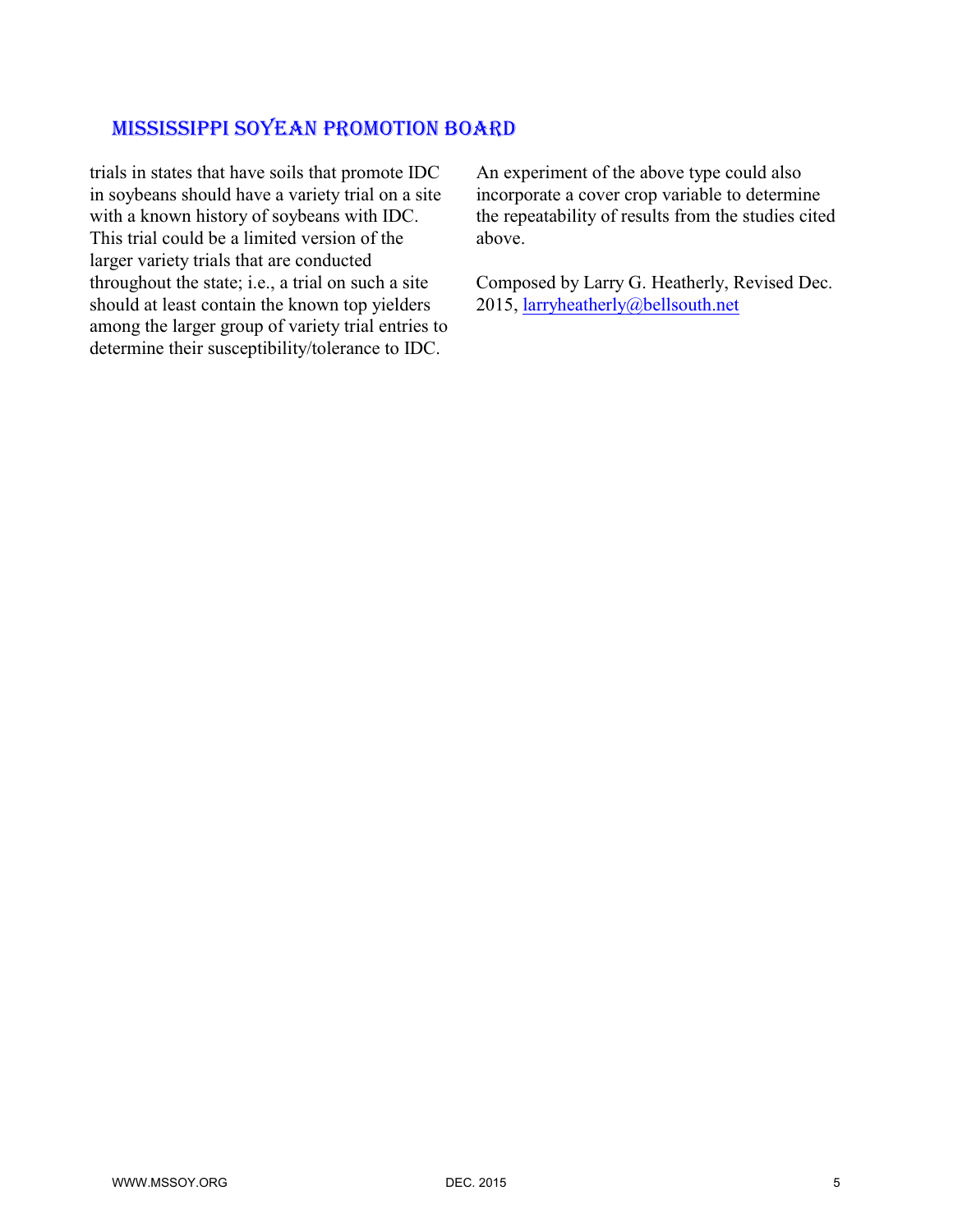In 2012, Charlie Stokes and David Roberts rated several soybean varieties grown in East Mississippi for IDC tolerance. Their data appear in the following table.

| <b>Iron Deficiency Chlorosis Ratings-East Miss.-2012</b>                                                 |                                      |                |                |  |  |  |  |  |  |
|----------------------------------------------------------------------------------------------------------|--------------------------------------|----------------|----------------|--|--|--|--|--|--|
|                                                                                                          | County & growth stage at rating time |                |                |  |  |  |  |  |  |
| <b>Variety</b>                                                                                           | Lowndes-R1                           | Monroe-V4      | Prentiss-V2    |  |  |  |  |  |  |
| Hornbeck 5525                                                                                            |                                      | 2              | 2              |  |  |  |  |  |  |
| Progeny 5610                                                                                             | $\overline{2}$                       | 3              | $\overline{2}$ |  |  |  |  |  |  |
| Progeny 5711                                                                                             | 4                                    | 4              | 2              |  |  |  |  |  |  |
| Northrup King 57-K3                                                                                      | 3                                    | 3.5            | $\overline{2}$ |  |  |  |  |  |  |
| Northrup King 56-G6                                                                                      | $\overline{2}$                       | 3              | 3              |  |  |  |  |  |  |
| Northrup King 54-V4                                                                                      | $\overline{2}$                       |                |                |  |  |  |  |  |  |
| Asgrow 5532                                                                                              | $\overline{2}$                       | $\overline{2}$ |                |  |  |  |  |  |  |
| Asgrow 5632                                                                                              |                                      | 3.5            | 4              |  |  |  |  |  |  |
| Asgrow 5831                                                                                              | $\overline{2}$                       | 2              | $\overline{2}$ |  |  |  |  |  |  |
| Asgrow 5332                                                                                              | $\overline{2}$                       | 3              | 4              |  |  |  |  |  |  |
| Asgrow 5633                                                                                              | 2                                    |                |                |  |  |  |  |  |  |
| Terral 51R53                                                                                             |                                      | $\overline{2}$ |                |  |  |  |  |  |  |
| Terral 56R63                                                                                             |                                      | $\mathcal{D}$  |                |  |  |  |  |  |  |
| Tolerance ratings: $1 =$ excellent; $2 =$ above average; $3 =$ average; $4 =$ below average; $5 =$ poor. |                                      |                |                |  |  |  |  |  |  |